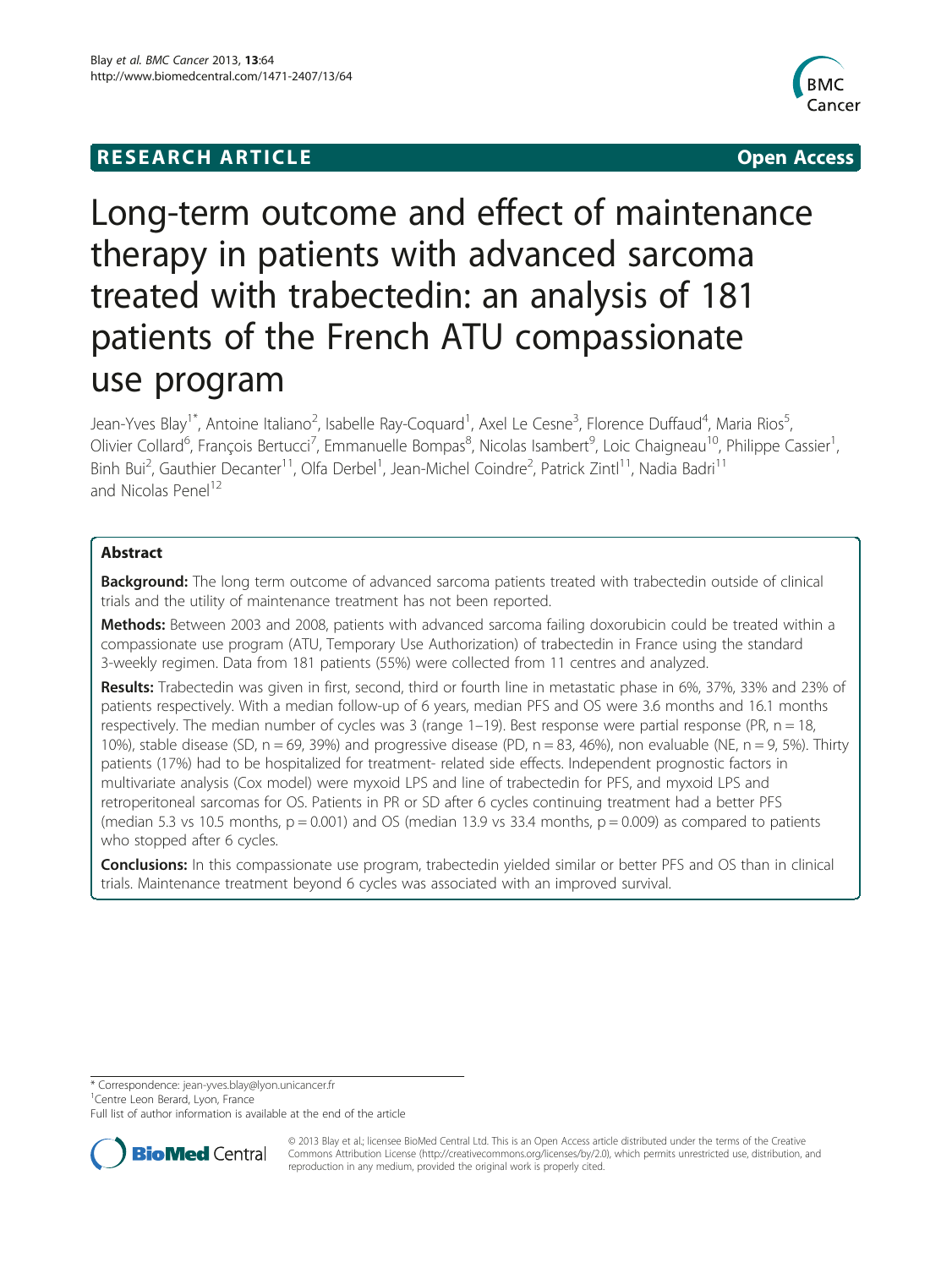#### Background

Soft tissue sarcoma (STS) constitutes a heterogeneous group of rare cancers, with heterogeneous clinical presentation, histological subtypes and molecular alterations [[1](#page-7-0)]. The established standard of care for unresectable STS in first line is doxorubicin-based chemotherapy, with typical response rates ranging from 10% to 30% [\[1-4](#page-7-0)]. For patients who relapse or develop resistance, other therapeutic options were limited before the availability of trabectedin [[5\]](#page-7-0). For these patients, progression-free survival (PFS) and overall survival (OS) rarely exceed 6 months and 1 year respectively [\[5](#page-7-0)].

Trabectedin is a tetrahydroisoquinolone alkaloid isolated from the marine organism Ecteinascidia turbinata, a tunicate originally extracted from the Caribbean Sea. Its complex mechanism of action involves a covalent bond to the minor groove of double-stranded DNA, resulting in an inhibition of gene activation and nucleotide excision repair (NER) mechanism, and also inducing lethal DNA double-strand breaks and cell cycle arrest in S and G2 phases [\[6](#page-7-0)-[11](#page-7-0)]. In vitro, trabectedin has shown potent cytotoxic activity against a variety of human STS cell lines, and antitumor activity against a variety of human xenografts, including sarcomas, with limited cross-resistance between trabectedin and other cytotoxic agents [\[11-15\]](#page-7-0).

In clinical trials, single-agent trabectedin has shown activity in a variety of tumor types, including sarcomas, breast cancer, and ovarian cancer [[16-28\]](#page-7-0). The clinical activity of single-agent trabectedin has been demonstrated in heavily pretreated patients with advanced STS, with a median duration of response of 9 to 12 months and 6-months PFS rates ranging from 24% to 29% [\[16-24](#page-7-0)], as well as in first line patients, either as single agent or in combination with doxorubicin [[25,26](#page-7-0)]. The STS201 randomized, open-label study was conducted in adult STS patients with unresectable/metastatic liposarcoma or leiomyosarcoma, after failure of prior conventional chemotherapy including anthracyclins and ifosfamidei. Patients were randomly assigned to one of two trabectedin regimens (given intravenously at a dose of  $1.5 \text{ mg/m}^2$  on a 24-h infusion every 3 weeks or at a dose of 0.58 mg/m<sup>2</sup> on a 3-h infusion weekly for 3 weeks of a 4-week cycle). The study met its primary endpoint with a median TTP of 3.7 months in the 24-h arm vs. 2.3 months in the 3-h arm  $(p = 0.0302)$ , showing a statistically significant 27% reduction in the risk of progression with the 24-h trabectedin arm [[27](#page-7-0)]. According to these results, trabectedin was approved in September 2007 in the European Union for patients with advanced STS after failure of anthracyclins or ifosfamide or for those who are unsuited to receive such agents. Before that date, a compassionate use program (ATU) was set up in France where 328 patients were included since 2003. The efficacy of trabectedin in compassionate use programs may be different from those obtained in clinical trials, because patients with less favorable clinical characteristics are included.

Hereby are reported the results of a retrospective study in which the outcome of patients included in this compassionate use program population was analyzed. The survival and response rates of these patients were comparable to those reported in clinical trials. Interestingly, maintenance treatment after 6 cycles was associated with improved PFS and OS over treatment discontinuation after 6 cycles.

#### Methods

#### Centres

From 2003 to 2008, 87 centres in France enrolled included at least one patient in the ATU ("Autorisation Temporaire d'Utilisation") program, a compassionate use program for STS patients matching the inclusion criteria (see below). Requests for participation were sent to all 43 centres that included more than 1 patient. Only centres that had included more than 5 patients actually contributed to this retrospective study. These centres treated 252 patients in total, among which 181 patient files (71%) were collected and updated as of March  $20<sup>th</sup>$ , 2012. 181 of the 328 (55%) patients of the ATU program are therefore included in this report. Trabectedin was given at the standard schedule of 1.5 mg/m2 in 24 h continuous infusion every 21 days, as previously reported, with dose adaptations similar to those applied in the protocols [[19](#page-7-0)-[23\]](#page-7-0).

#### **Objectives**

The primary objective of this study was to evaluate progression-free survival, while secondary endpoints were response rates, duration of response, overall survival, toxicity leading to hospital rehospitalisation, description of the patient populations, impact of treatment duration on treatment efficacy. Because of its retrospective nature, only very simple clinical parameters were collected.

#### Inclusion criteria for the retrospective study

These criteria were those from the EORTC trial [[23](#page-7-0)], the largest of the single-arm phase II studies with trabectedin. Patients had to have a documented progressive disease at inclusion). No concurrent antitumor therapy was allowed. Other eligibility criteria were age older than 18 years; performance status 0 or 1; no functionally important cardiovascular disease, no prior cancer (except adequately treated in situ carcinoma of cervix or basal cell carcinoma); presence of measurable lesions not previously irradiated, no central nervous system metastases; adequate bone marrow reserve (neutrophils > 2,000/mm<sup>3</sup>, platelet count > 100,000/mm3 ); and adequate renal and hepatic functions: serum creatinin less than 120 μmol/L or calculated creatinin clearance (Cockroft method) greater than 60 mL/min, bilirubin > 30 μmol/L, AST and ALT less than 1.5 U/L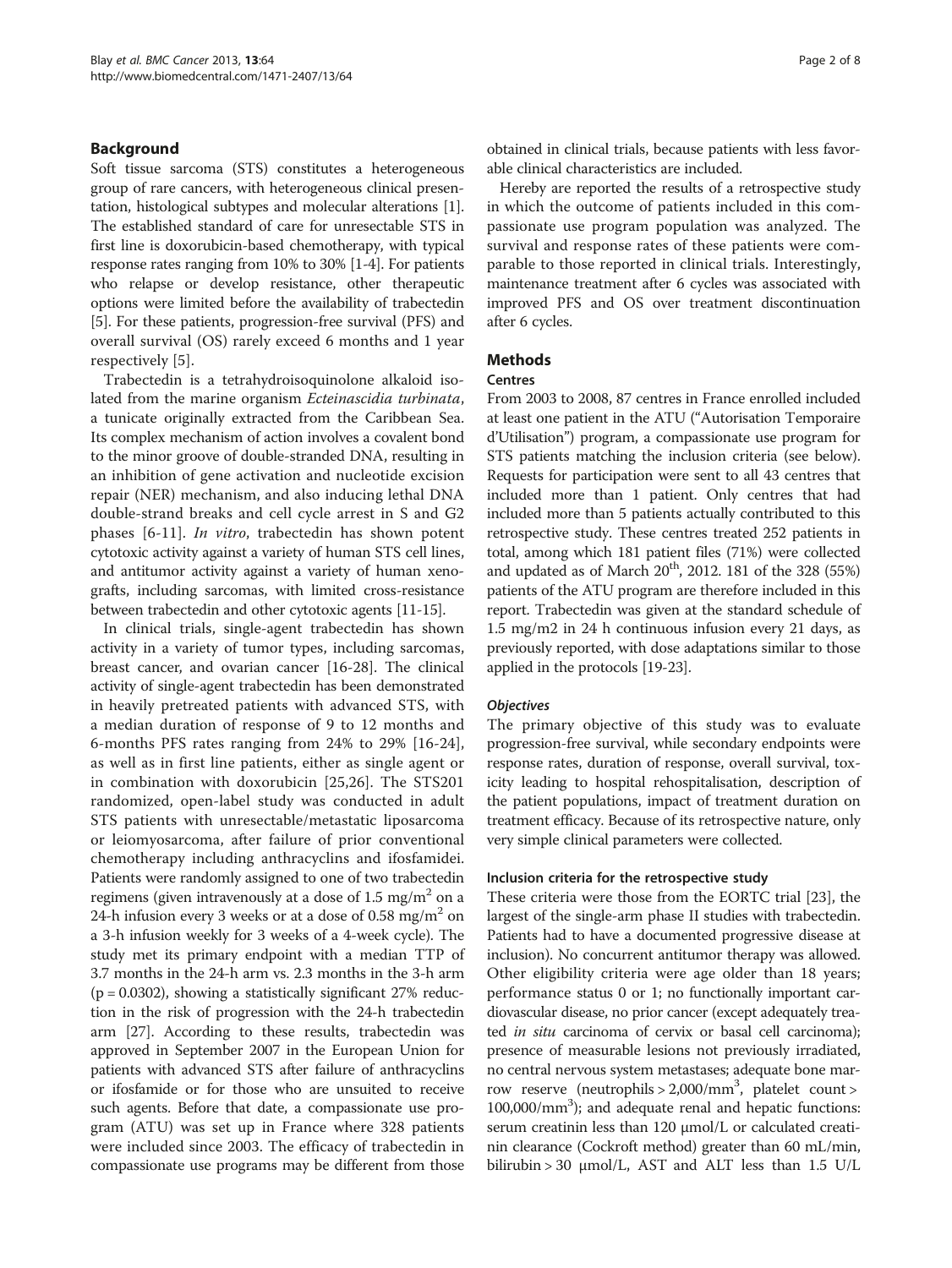(<2.5 U/L in case of liver metastases), alkaline phosphatase less than 2.5 U/L and albumine > 25 g/L. Mesothelioma, chondrosarcoma, neuroblastoma, osteosarcoma, Ewing's sarcoma, embryonal rhabdomyosarcoma, and dermatofibrosarcoma were excluded.

#### Case report form

A simple Case Report Form with 22 items was used to collect patients' characteristics and outcome. Information has been collected on an excel spreadsheet, consolidated in an Excel database, and then analyzed using the SPSS 12.1 software by institutional data manager. Collected information included the following: anonymized patient identity, centre, date of birth, gender, date of diagnosis, histotype, grade, date of metastasis, description of first/ s/>2 line treatments, best response, duration, date of trabectedin first course, ECOG PS at that date, metastatic sites at that date (lung, liver, local, soft part, bone, or other), number of cycles, best response to trabectedin, toxicity of trabectedin requiring re-admission, date of last course of trabectedin, date of progression after trabectedin, treatment after trabectedin and best response, date of death. Optional data were number of available pathology tissue block, and contact information for the pathology department where diagnosis was made and which held the pathology samples.

#### Descriptive analysis and statistics

Baseline demographics and clinical outcome statistical analyses were based on all data available up to the cut-off date of December,  $31<sup>st</sup>$  2011. Descriptive statistics were used to depict the variables distribution. Follow-up was calculated from course 1 of trabectedin. Progression-free survival (PFS) was defined as the interval between the date of the first trabectedin cycle and the date of disease progression, death, or last follow-up contact. The interval between the date of the first cycle of trabectedin and the time of death or last follow-up defined the Overall Survival (OS). PFS and OS rates were estimated using the Kaplan-Meier method and were compared using the log-rank test. Univariate analyses included the following variables: age; sex; performance status; grade; histological subtype; disease location, myxoid liposarcoma histology, translocation sarcoma, treatment line, hospitalization for toxicity and liver/lung metastases. Responses were determined retrospectively using RECIST 1.1. All statistical tests were 2-sided, and a p-value below 0.050 was considered statistically significant. This study was approved by the local institutional review board at each participating institution.

# Results

# Population and patient characteristics

Between 2003 and 2008, 87 centres have included 328 patients in the ATU program. The present study was

performed on 181 patients from 11 centres having treated at least 5 patients who agreed to participate. This represents 55% of the total cohort of 328 ATU patients. Inclusion criteria of the ATU were those of the EORTC trial. The only difference was that no restrictions were imposed on the previous number of lines. The median number of patient per centre was 17 (range 5 to 32). Patients' characteristics are described in Table [1.](#page-3-0) 29% had translocation-related sarcomas. At diagnosis, grade 3, 2 and 1 STS represented 44%, 28% and 9% of the tumors respectively. Median line of therapy was third line for trabectedin, with a range of 1 to 4 lines. 56 of 181 patients (31%) received 6 cycles or more. During the course of treatment, 30 (17%) of the patients had to be re-admitted for treatment-related adverse events.

#### Survival

With a median follow-up of 64 months after initiation of trabectedin treatment, the median PFS was 3.6 months, with a 6-months PFS rate of 39%. Median OS survival was 16.1 months, with 3, 4, and 5 years OS rate of 23%, 15%, and 4% respectively (Figure [1](#page-4-0)A and [1C](#page-4-0)). PFS and OS were superior in patients treated in  $1<sup>st</sup>$  and  $2<sup>nd</sup>$  line but prolonged survival >24 months was observed in all subgroups (Figure [1B](#page-4-0), and [1](#page-4-0)D). PFS was superior in patients with myxoid liposarcomas, retroperitoneal sarcomas and grade 1 tumors (Table [1](#page-3-0)). OS was superior in patients with myxoid liposarcomas, retroperitoneal sarcomas and grade 1 tumors (Table [1](#page-3-0)). In multivariate analysis, the only two independent prognostic factors identified for PFS were histological subtype of myxoid LPS and the line of treatment. For OS, the two favorable prognostic factors in multivariate analysis were histological subtype of myxoid liposarcomas and retroperitoneal locations for primary disease (Table [2\)](#page-5-0).

#### Response to treatment

Partial response (PR), stable disease (SD), and progressive disease (PD) were recorded as best response in 10%, 39%, 46% of the patients respectively, with 5% patients being non evaluable. No significant difference was were observed according to the line of trabectedin administration (Table [3](#page-5-0), p = 0.17). Myxoid liposarcoma had a better response and stable disease rate (21% and 54% respectively) as compared to other histological types (8% and 36% respectively)  $(p = 0.002)$  with no significant difference between other translocation-related sarcomas and the remaining group of sarcoma (not shown). The median duration of response was 10.5 months (95% CI: 5.4–15.6). Overall survival of partial responders and patients with SD were similar in the first years, but only partial responders were long-term survivors beyond 5 years (44%). Overall survival of patients with PR or SD subgroups, were equivalent, and both superior to that of patients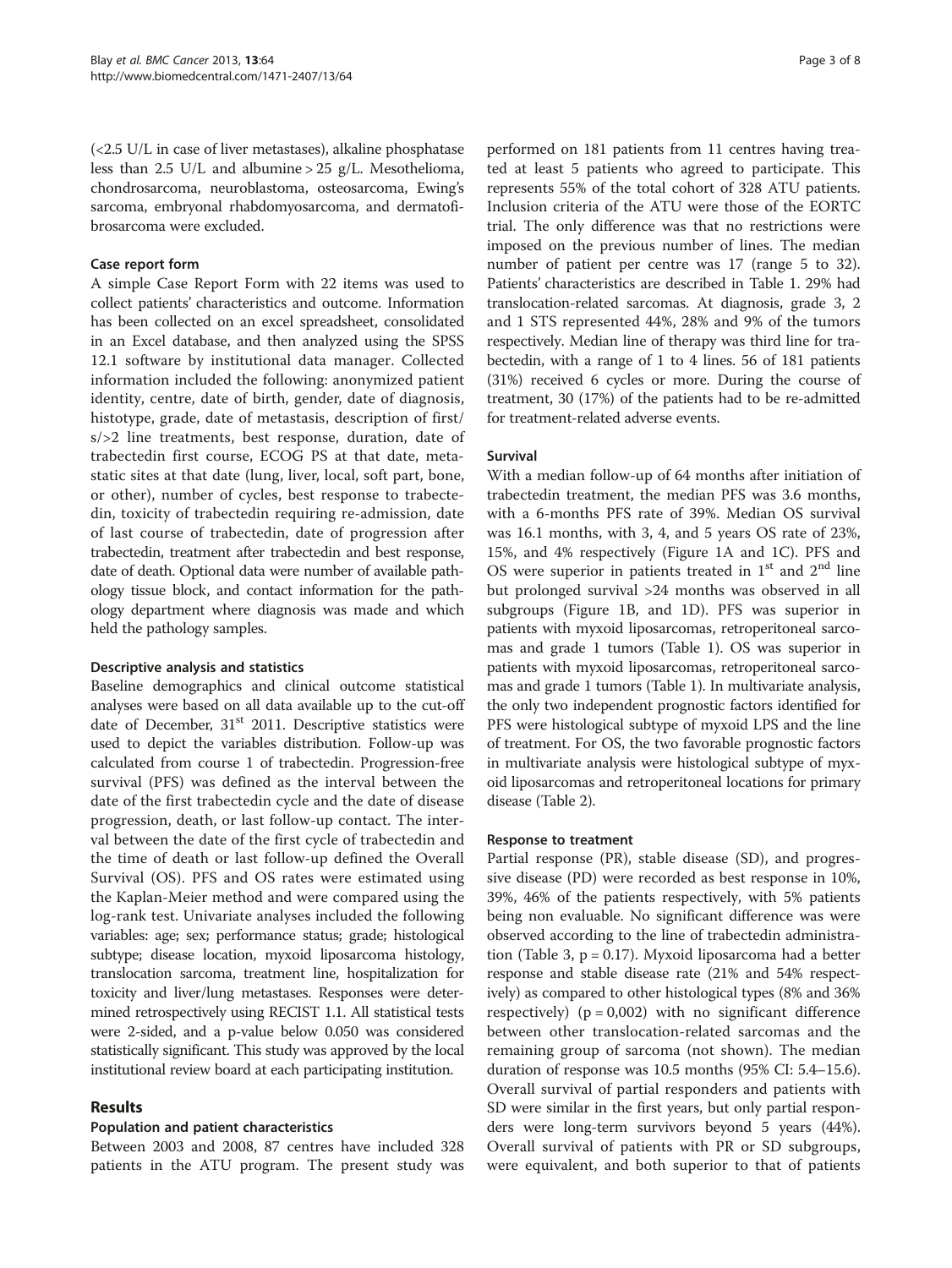# <span id="page-3-0"></span>Table 1 Patients characteristics and survival

|                               |                                                              | N (%)      | <b>Median OS</b> |         | <b>Median PFS</b> |         |
|-------------------------------|--------------------------------------------------------------|------------|------------------|---------|-------------------|---------|
|                               |                                                              |            | months           | logrank | months            | logrank |
| Age                           |                                                              | 47 (15-84) |                  |         |                   |         |
|                               | $<< = 60$                                                    | 145 (80)   | 16.9             | 0.05    | 3.3               | 0,13    |
|                               | $>60$                                                        | 36 (20)    | 11.7             |         | 3.0               |         |
| Male                          |                                                              | 83 (46)    | 14,7             | 0.36    | 3.8               | 0,78    |
| Female                        |                                                              | 98 (54)    | 16,6             |         | 3.1               |         |
| Site                          |                                                              |            |                  |         |                   |         |
|                               | Inf limb                                                     | 59 (33)    | 17.1             | 0.15    | $4.8\,$           | 0.03    |
|                               | Sup Limb                                                     | 12(7)      | 16.6             |         | 2.3               |         |
|                               | Retroperitoneum                                              | 33 (18)    | 19.6             |         | 9.1               |         |
|                               | Uterus                                                       | 24 (13)    | 13.9             |         | 3.0               |         |
|                               | Other trunk                                                  | 45 (25)    | 9.3              |         | 2.7               |         |
|                               | Head/Neck                                                    | 8(4)       | 17.0             |         | 4.0               |         |
| Histotypes                    |                                                              |            |                  |         |                   |         |
|                               | LMS                                                          | 55 (30)    | 17,4             | 0.005   | 3.4               | 0.005   |
|                               | Myxoid LPS                                                   | 28 (16)    | 33.4             |         | 10,5              |         |
|                               | LPS (other)                                                  | 21(11)     | 20.0             |         | 3.2               |         |
|                               | NOS/undiff.                                                  | 22(12)     | 14,0             |         | 2.2               |         |
|                               | Synovial                                                     | 16(9)      | 9.2              |         | $4.0\,$           |         |
|                               | Others/Misc                                                  | 39 (22)    | 6.7              |         | $2.1$             |         |
| <b>Myxoid LPS</b>             |                                                              |            |                  |         |                   |         |
|                               | Yes                                                          | 28 (15)    | 33.4             | 0.01    | 10,5              | 0.000   |
|                               | No                                                           | 153 (85)   | 13.9             |         | $2.8\,$           |         |
| <b>Translocation sarcomas</b> |                                                              |            |                  |         |                   |         |
|                               | Yes                                                          | 54 (30)    | 15.3             | 0.17    | 5.3               | 0,02    |
|                               | $\rm No$                                                     | 119 (66)   | 14.7             |         | $2.8\,$           |         |
| Grade                         |                                                              |            |                  |         |                   |         |
|                               | $\mathbf{1}$                                                 | 17(9)      | 16.9             | 0.43    | 9.7               | 0,17    |
|                               | $\overline{2}$                                               | 51 (28)    | 18.6             |         | 4.4               |         |
|                               | 3                                                            | 80 (44)    | 16.0             |         | 3.6               |         |
|                               | <b>UNK</b>                                                   | 33 (19)    | 10.7             |         | 2.8               |         |
|                               | Treatment line for ET-743 (median: 3, range 1-4)             |            |                  |         |                   |         |
|                               | $1*$                                                         | 10(6)      | 33.4             | 0.03    | 4.5               | 0.04    |
|                               | $\overline{2}$                                               | 67 (37)    | 18.2             |         | 5.3               |         |
|                               | 3                                                            | 60 (33)    | 14.3             |         | 3.2               |         |
|                               | 4                                                            | 42 (23)    | 10.2             |         | 2.8               |         |
|                               | * doxorubicin and ifosfamide in the adjuvant setting         |            |                  |         |                   |         |
|                               | <b>Hospitalisation for toxicity</b> (reported in $N = 152$ ) |            |                  |         |                   |         |
|                               | Yes                                                          | 30 (17)    | $6.7\,$          | 0.03    | $2.5\,$           | 0.39    |
|                               | $\rm No$                                                     | 122 (65)   | 18.2             |         | 4.5               |         |
| Lung metastases               |                                                              |            |                  |         |                   |         |
|                               | Yes                                                          | 128 (71)   | 14.7             | 0.93    | 3.0               | 0.054   |
|                               | $\rm No$                                                     | 47 (25)    | 16.9             |         | $6.7\,$           |         |
|                               |                                                              |            |                  |         |                   |         |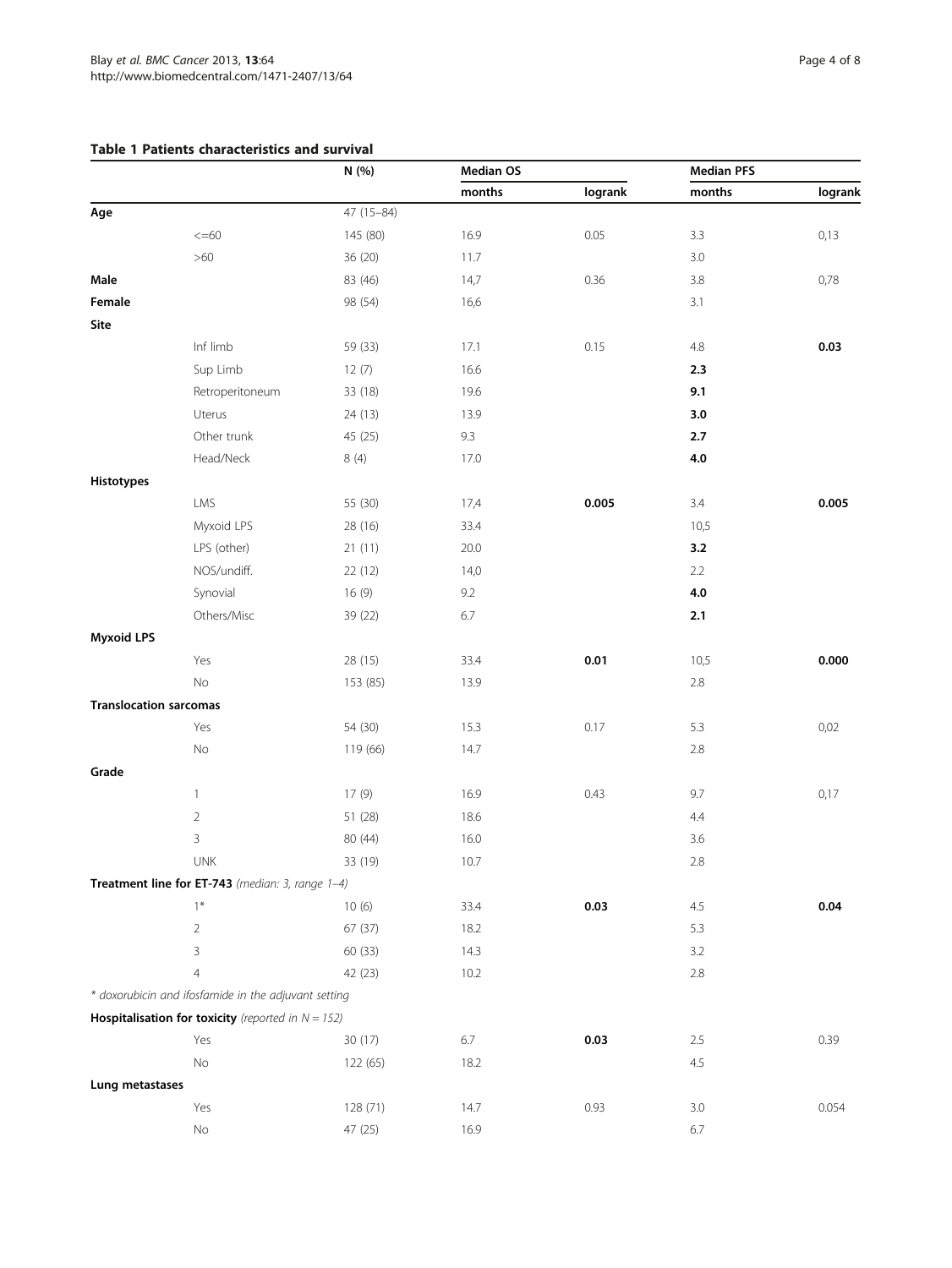| Liver metastases |          |      |       |     |      |  |  |
|------------------|----------|------|-------|-----|------|--|--|
| Yes              | 45 (25)  | 16.8 | ' כ.ט | 3.0 | 0.83 |  |  |
| No               | 125 (70) | 13.5 |       | 3.0 |      |  |  |

#### <span id="page-4-0"></span>Table 1 Patients characteristics and survival (Continued)

with progressive disease or non evaluable disease as best response (Figure [2](#page-5-0)).

#### Maintenance therapy after 6 cycles

A total of 56 (31.1%) patients were in SD or PR after 6 cycles. In 16, the treatment was stopped, whereas in 40 patients it was continued beyond 6 cycles for a median of 9 cycles (range 7–19). The subgroup of patients treated with 7 or more cycles had a significantly better PFS (median 5.3 months vs  $10,5$  months,  $p = 0,001$ ) and OS (median 13,9 vs 33,4 months p = 0.009) (Figure [3](#page-6-0)) than the other subgroup, suggesting that maintenance).

Maintenance therapy was associated with a better PFS and OS in this series analyzed retrospectively.

# **Discussion**

The objective of this retrospective study was to assess the outcome of STS patients treated in the French ATU compassionate use program and to compare it with that of published clinical trials. Between 2003 and 2008, this program enabled the treatment of patients failing doxorubicin with trabectedin 1.5 mg/m2/21d. The inclusion criteria were the same than those of the EORTC trial, with the exception that all lines were allowed.

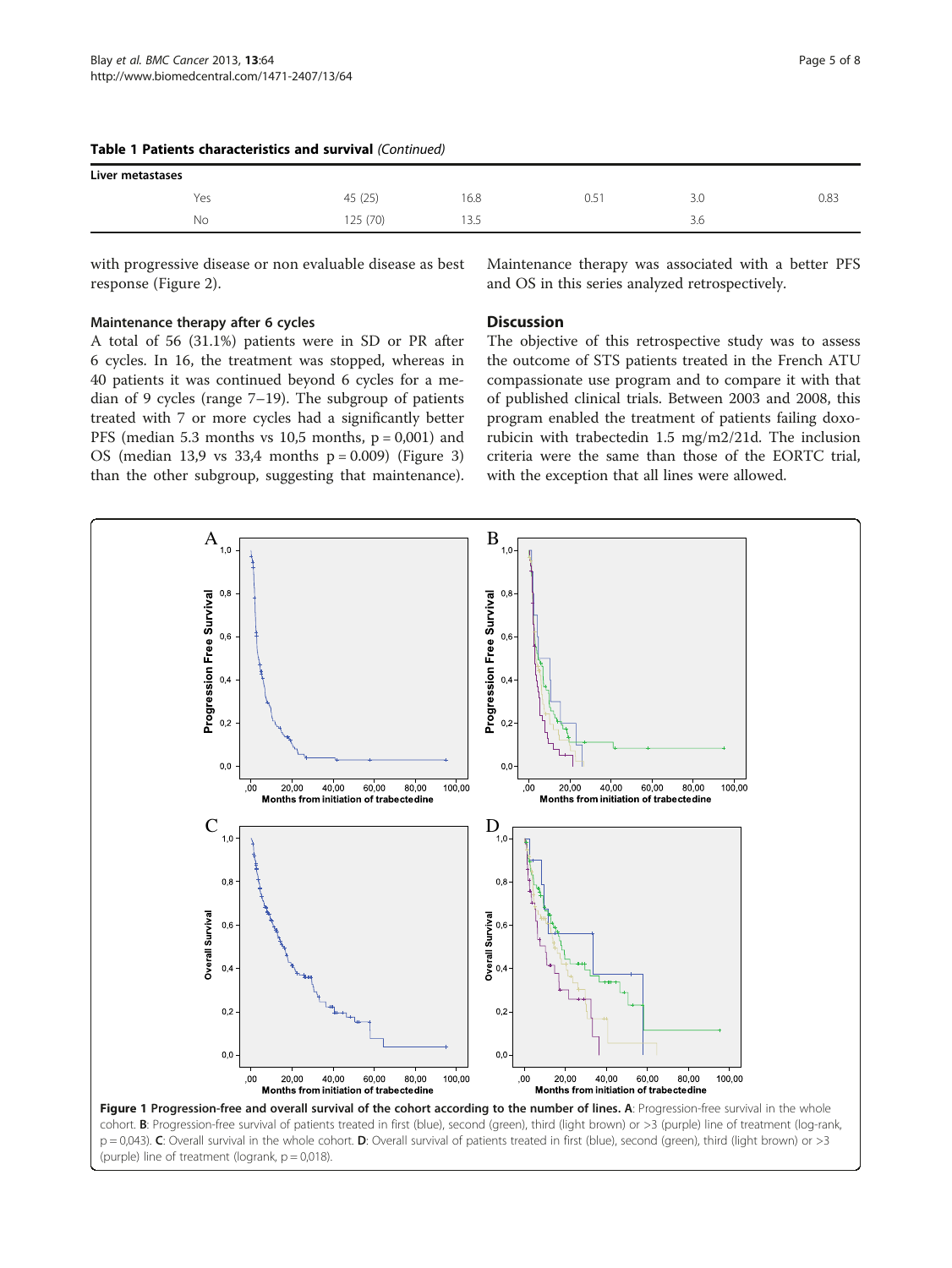|                |                     | beta     | E.S.  | Signif. | ΗR    |
|----------------|---------------------|----------|-------|---------|-------|
| PFS            | Myxoid LPS          | $-0.544$ | 0.284 | 0.056   | 0.580 |
|                | Line of treatment   | 0.272    | 0.117 | 0.020   | 1.312 |
| O <sub>S</sub> | Myxoid LPS          | $-0.970$ | 0.241 | 0.000   | 0.379 |
|                | Retroperitoneal STS | $-0.524$ | 0.209 | 0.012   | 0.592 |

<span id="page-5-0"></span>Table 2 Multivariate prognostic analysis for PFS and OS

Not all patients could be retrospectively collected. Actually only centres that included more than 5 patients contributed to this analysis, and these included 181 patients in this retrospective study. This series represents therefore a selected subgroup of patients treated mostly in reference centres for sarcoma, and in experienced centres regarding trabectedin usage. Among the 11 centres participating to the study, 5 had participated to the phase II EORTC trial, reflecting the experience of the centres with this agent. This is therefore a selected subgroup of the ATU series, but this selection makes comparison with phase II data maybe more relevant. It would have been of interest to compare this series to that of patients treated in nonexpert centres but this could not be obtained. In this group of 181 heavily pretreated STS sarcoma patients, either resistant or relapsing, trabectedin was received as a second line therapy for a majority of them and some patients received the treatment in 4th line. This is a more heavily pretreated patient population than that of the EORTC trials. Despite of this, the response rate (10%), stable disease rate (39%), PFS (median 3.6 months) and OS (median 16.1 months) were comparable to those observed with trabectedin in the phase II trials. According to the EORTC-STBSG (European Organisation for Research and Treatment of Cancer- Soft Tissue and Bone Sarcoma Group) criteria, because the 3-months progression free rate was largely superior to 40% and the 6-monthz PFR was superior to the threshold used to define an active treatment according to the EORTC

Table 3 Response to trabectedin according to the line of treatment

|                   |              |   | Best response to trabectedine |       |       |           | Total  |
|-------------------|--------------|---|-------------------------------|-------|-------|-----------|--------|
|                   |              |   | <b>NE</b>                     | PD    | SD    | <b>PR</b> |        |
| Line of treatment | 1            | N | 0                             | 3     | 4     | 3         | 10     |
|                   |              | % | .0%                           | 30.0% | 34,0% | 30,0%     | 100,0% |
|                   | $\mathbf{2}$ | N | 1                             | 32    | 26    | 8         | 67     |
|                   |              | % | 1.5%                          | 47.8% | 38,8% | 11,9%     | 100,0% |
|                   | 3            | N | 4                             | 26    | 27    | 3         | 60     |
|                   |              | % | 6.7%                          | 43,3% | 45,0% | 5,0%      | 100,0% |
|                   | 4            | N | 4                             | 22    | 12    | 4         | 42     |
|                   |              | % | 9,5%                          | 52,4% | 28,6% | 9.5%      | 100,0% |
| Total             |              | N | 9                             | 83    | 69    | 18        | 179    |
|                   |              | % | 5.0%                          | 46.4% | 38,5% | 10,1%     | 100,0% |



STBSG [[5\]](#page-7-0). It is however challenging to compare the present series with the EORTC database of the pretrabectedin era [\[2](#page-7-0),[3\]](#page-7-0) published since 1999 for several reasons : 1) the former series included mainly first line patients, while the present series gathers patients in all lines (from first line metastatic in patients pretreated in the adjuvant setting to fourth line patients. 2) histological classifications and inclusion criteria varied considerably between the 2 series; for instance, GIST were mixed amongst leiomyosarcoma in the former series. The exhaustive histological reviews of the former series were has not performed with the classifications of 2002 or 2013.

Possibly the best comparison can be obtained with the subsequent paper by Van Glabbeke et al., reporting separately second line + patients. In this case, the median progression free rate is 2.3 months, and a 1 year PFR rate of 7% in the whole series, and 12% for the series of patients treated with "active agents" [[5\]](#page-7-0). The results observed with the present ATU series, median PFS of 3,6 months, and 12 months PFS close to 30% compare therefore favorably with these historical controls, despite all these limitations.

Detailed side-effects of trabectedin treatment were not collected in this retrospective study. Only toxicity leading to hospitalization was documented and remained limited, affecting only 17% of patients. As expected these patients had a smaller number of cycles delivered and, perhaps as a consequence, had a worse PFS. Overall survival was however not significantly different than that of on patients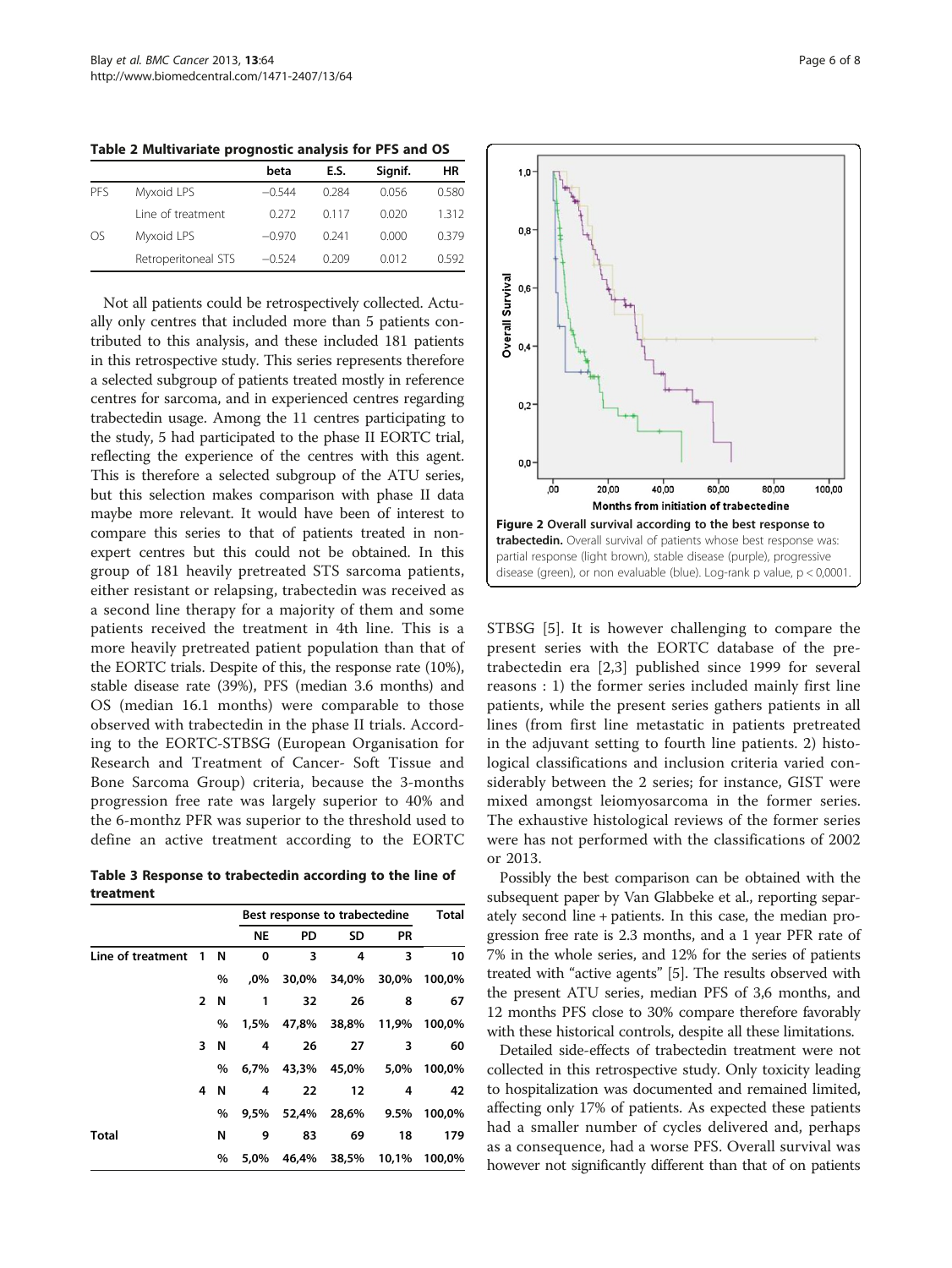<span id="page-6-0"></span>

without toxicity-related hospitalization. Because most toxicities do not lead to rehospitalisation, no formal conclusion can be proposed on a possible lack of correlation with therapeutic efficacy, considering also the limited number of patients in this series.

As previously described, patients with myxoid liposarcomas had better response rates, PFS,OS, and was an independent prognostic factor for survival. The number of lines of chemotherapy administered before trabectedin also correlated significantly with longer PFS in the Cox model, but not for OS. Conversely, retroperitoneal location was were associated with a improved survival, possibly because of the low grade and loco-regional behavior; most are liposarcomas, a subset associated with a better outcome in large retrospective datasets in the present series as well [[2](#page-7-0)]. Interestingly, OS and PFS of translocation-related sarcomas excluding myxoid liposarcoma was not different of that of other sarcoma types. Similar observations were made for response rate (not shown).

Thirty percent of the patients in the present study received more than 6 cycles of trabectedin, which underlines an acceptable toxicity profile allowing prolonged treatment. Long-term treatment is feasible with trabectedin, while this is not feasible with doxorubicin nor ifosfamide because of cumulative cardiac and renal toxicities. Prolonged trabectedin treatment thus allows testing the importance of maintenance treatment. Interestingly, among the 56 patients who were not progressing after 6 cycles, the 40 who continued treatment had a significantly better PFS and more surprisingly OS, with a more than doubling of the median OS. The retrospective nature of the study implies potentials biases in these observations, and therefore this cannot be considered as an evidence for the utility of prolonged treatment. However, these observations strengthen the rationale of the ongoing study randomizing treatment maintenance vs interruption after 6 cycles which is currently ongoing within the French Sarcoma Group (NCT01303094). It has previously been shown in a large randomized clinical trial (SUCCEED) that maintenance with an mTOR inhibitor enables to prolong PFS, but not OS (Demetri et al. submitted for publication). Maintenance therapy maybe a strategy worth further exploring in patients with advanced STS.

# Conclusion

In conclusion, this retrospective analysis of 55% of the advanced sarcoma patients treated in France in the compassionate use program shows that the use of trabectedin in routine clinical practice, in large volume centres, yields an outcome similar to the previously observed results in earlier clinical trials. Trabectedin is confirmed as an active and safe agent for the treatment of advanced STS patients who have failed to standard therapies. Patients treated beyond 6 cycles of trabectedin had a significantly better survival, pointing out a potential role of maintenance treatment. An exhaustive retrospective study collecting the information on all patients treated with trabectedin since its approval could be very helpful to describe the outcome of patient populations in low volume centres. A prospective studies is ongoing to evaluate the efficacy of maintenance after 6 cycles.